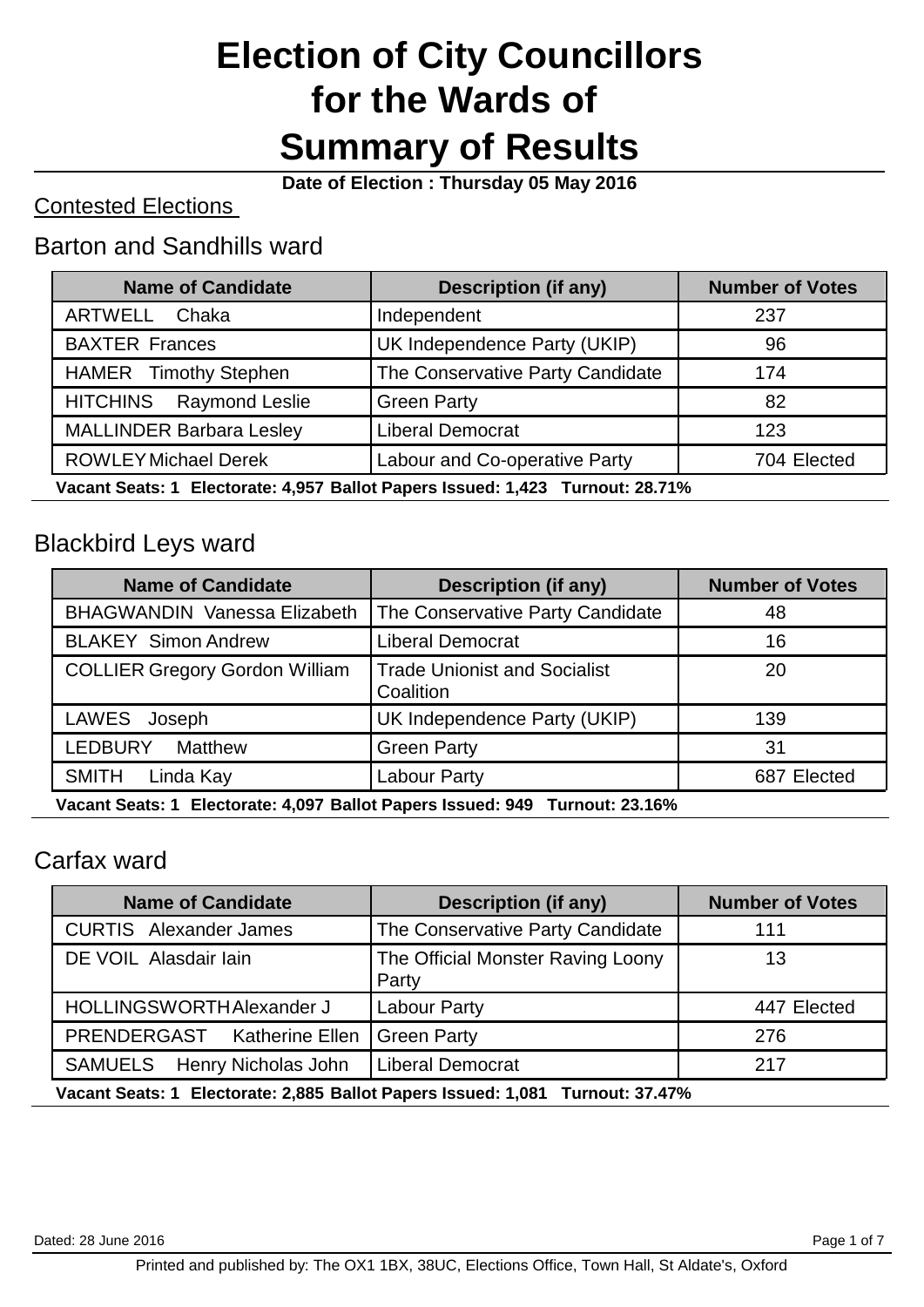# Churchill ward

| <b>Name of Candidate</b>                                                      | <b>Description (if any)</b>      | <b>Number of Votes</b> |
|-------------------------------------------------------------------------------|----------------------------------|------------------------|
| <b>COGGINS</b> Peter Charles                                                  | <b>Liberal Democrat</b>          | 85                     |
| <b>LYGO Mark</b>                                                              | Labour Party                     | 761 Elected            |
| <b>MCGLYNN</b> Kevin Nicholas                                                 | <b>Green Party</b>               | 130                    |
| <b>SELWAY Allan John</b>                                                      | The Conservative Party Candidate | 144                    |
| Vacant Seats: 1 Electorate: 4,159 Ballot Papers Issued: 1,127 Turnout: 27.10% |                                  |                        |

# Cowley Marsh ward

| <b>Name of Candidate</b>             | <b>Description (if any)</b>      | <b>Number of Votes</b> |
|--------------------------------------|----------------------------------|------------------------|
| Antony Edwin St.John<br><b>BRETT</b> | <b>Liberal Democrat</b>          | 112                    |
| <b>DAWE</b><br><b>Steven Mark</b>    | <b>Green Party</b>               | 307                    |
| <b>HARLEY Judith Anne</b>            | Independent                      | 252                    |
| <b>HATCH</b><br>Liam                 | The Conservative Party Candidate | 99                     |
| <b>MALIK</b><br>Sajjad-Hussain       | Labour Party                     | 932 Elected            |

**Vacant Seats: 1 Electorate: 4,434 Ballot Papers Issued: 1,709 Turnout: 38.54%**

# Cowley ward

| <b>Name of Candidate</b>                                                      | <b>Description (if any)</b>      | <b>Number of Votes</b> |
|-------------------------------------------------------------------------------|----------------------------------|------------------------|
| DAWE Hazel Frances                                                            | <b>Green Party</b>               | 420                    |
| <b>DIXON</b><br><b>Gary William</b>                                           | The Conservative Party Candidate | 210                    |
| HENWOOD David                                                                 | Labour Party                     | 883 Elected            |
| <b>MURRAY Claire Elizabeth</b>                                                | <b>Liberal Democrat</b>          | 64                     |
| Vacant Seats: 1 Electorate: 4,447 Ballot Papers Issued: 1,595 Turnout: 35.87% |                                  |                        |

# Headington Hill and Northway ward

| <b>Name of Candidate</b>                                                      | <b>Description (if any)</b>      | <b>Number of Votes</b> |
|-------------------------------------------------------------------------------|----------------------------------|------------------------|
| <b>BHAGWANDIN Mark</b>                                                        | The Conservative Party Candidate | 452                    |
| CHAPMAN Nigel                                                                 | <b>Labour Party</b>              | 776 Elected            |
| <b>FAIREY</b> Oliver James                                                    | <b>Green Party</b>               | 112                    |
| PEREIRA CABRAL DE AZEVEDO<br>E BOURBON<br>Maria                               | Liberal Democrat                 | 160                    |
| Vacant Seats: 1 Electorate: 3,557 Ballot Papers Issued: 1,509 Turnout: 42.42% |                                  |                        |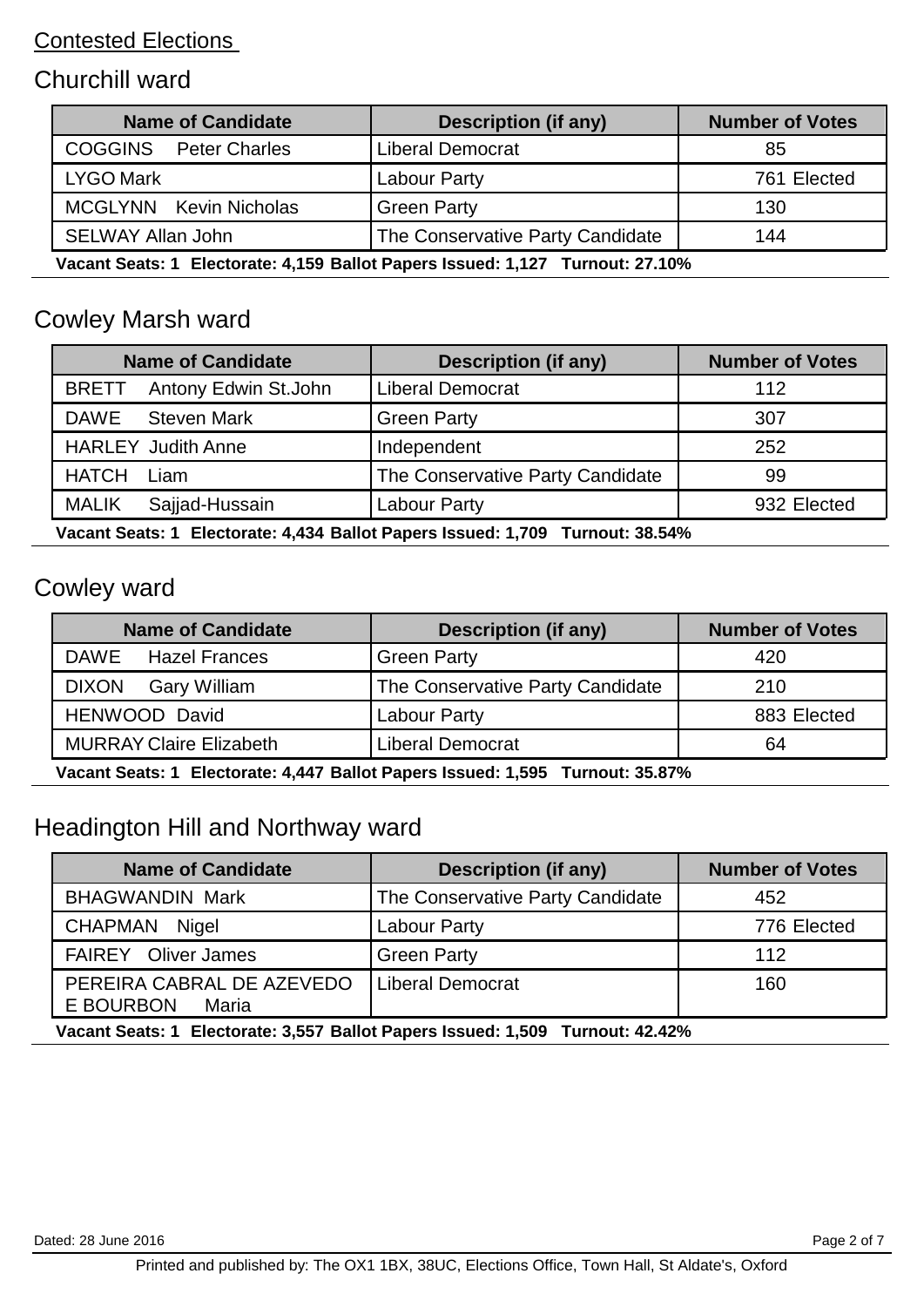# Headington ward

| <b>Name of Candidate</b>                                                      | <b>Description (if any)</b>      | <b>Number of Votes</b> |
|-------------------------------------------------------------------------------|----------------------------------|------------------------|
| <b>DUNCAN Ann Alice</b>                                                       | <b>Green Party</b>               | 134                    |
| <b>GEARING</b><br>Anthony lan                                                 | The Conservative Party Candidate | 172                    |
| PONTECORVI Marco                                                              | Labour Party                     | 437                    |
| <b>WILKINSON Ruth Elaine</b>                                                  | <b>Liberal Democrat</b>          | 1,100 Elected          |
| Vacant Seats: 1 Electorate: 4,131 Ballot Papers Issued: 1,849 Turnout: 44.76% |                                  |                        |

# Hinksey Park ward

| <b>Name of Candidate</b>        | <b>Description (if any)</b>      | <b>Number of Votes</b> |
|---------------------------------|----------------------------------|------------------------|
| <b>CARTER Benjamin Raphael</b>  | <b>Green Party</b>               | 273                    |
| <b>DEVA Siddharth</b>           | The Conservative Party Candidate | 199                    |
| <b>HARDING</b><br>Nicholas John | <b>Liberal Democrat</b>          | 140                    |
| <b>TIDBALL Marie</b>            | <b>Labour Party</b>              | 1,273 Elected          |

**Vacant Seats: 1 Electorate: 4,170 Ballot Papers Issued: 1,898 Turnout: 45.52%**

# Holywell ward

| <b>Name of Candidate</b>                                                      | Description (if any)             | <b>Number of Votes</b> |
|-------------------------------------------------------------------------------|----------------------------------|------------------------|
| <b>ILEY-WILLIAMSON Daniel P</b>                                               | Labour Party                     | 451 Elected            |
| JOINES Fiona Kelly                                                            | <b>Green Party</b>               | 265                    |
| MCKAY Andrew Graham                                                           | <b>Liberal Democrat</b>          | 283                    |
| <b>WALKER George</b>                                                          | The Conservative Party Candidate | 105                    |
| Vacant Soate: 1 Electorato: 2.524 Ballot Danore Issued: 1.107 Turnout: 43.60% |                                  |                        |

**Vacant Seats: 1 Electorate: 2,534 Ballot Papers Issued: 1,107 Turnout: 43.69%**

# Iffley Fields ward

| <b>Name of Candidate</b>                                                      | <b>Description (if any)</b>      | <b>Number of Votes</b> |
|-------------------------------------------------------------------------------|----------------------------------|------------------------|
| <b>BAZLEY Simon James</b>                                                     | The Conservative Party Candidate | 94                     |
| <b>BENJAMIN</b> Elise Danielle                                                | <b>Green Party</b>               | 961                    |
| <b>BERGAMIN Peter Patrick</b>                                                 | <b>Liberal Democrat</b>          | 66                     |
| <b>CURRAN Stephen John</b>                                                    | <b>Labour Party</b>              | 1,015 Elected          |
| Vacant Seats: 1 Electorate: 3,980 Ballot Papers Issued: 2,147 Turnout: 53.94% |                                  |                        |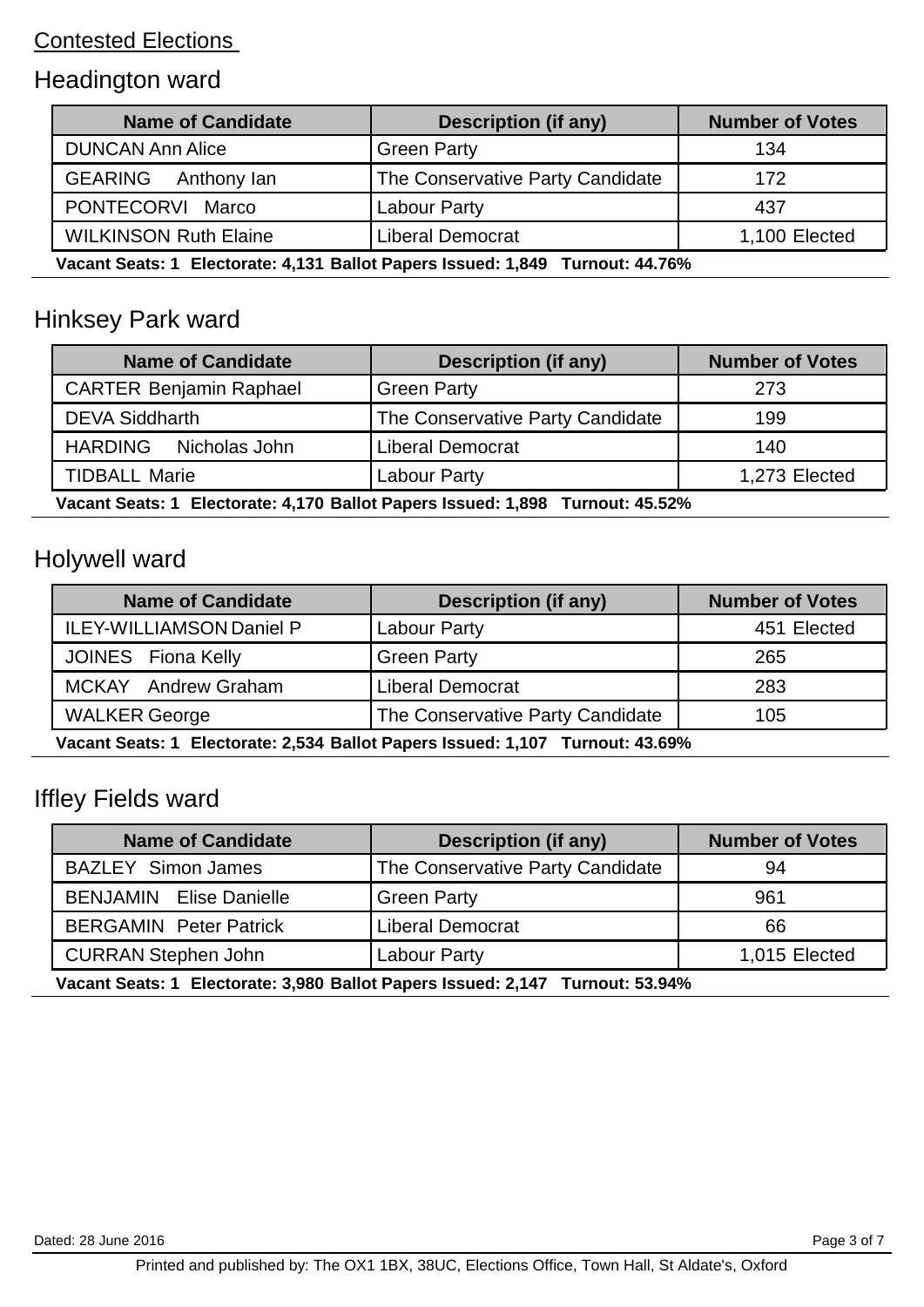# Jericho and Osney ward

| <b>Name of Candidate</b>                                                      | Description (if any)             | <b>Number of Votes</b> |
|-------------------------------------------------------------------------------|----------------------------------|------------------------|
| <b>COOKColin</b>                                                              | Labour Party                     | 1,007 Elected          |
| FIDDAMAN Jason John Richard                                                   | The Conservative Party Candidate | 183                    |
| MCKENZIE Conor                                                                | <b>Liberal Democrat</b>          | 217                    |
| <b>MUDDIMAN Lois Knight</b>                                                   | <b>Green Party</b>               | 508                    |
| Vacant Seats: 1 Electorate: 4,463 Ballot Papers Issued: 1,932 Turnout: 43.29% |                                  |                        |

#### Littlemore ward

| <b>Name of Candidate</b>          | <b>Description (if any)</b>      | <b>Number of Votes</b> |
|-----------------------------------|----------------------------------|------------------------|
| <b>AYRTON Lucy Irene Fitchett</b> | <b>Green Party</b>               | 205                    |
| <b>BIDWELLCharles James</b>       | <b>Liberal Democrat</b>          | 75                     |
| <b>STAFFORD Daniel</b>            | The Conservative Party Candidate | 284                    |
| <b>TANNER John Stuart</b>         | Labour Party                     | 830 Elected            |
|                                   |                                  |                        |

**Vacant Seats: 1 Electorate: 4,691 Ballot Papers Issued: 1,408 Turnout: 30.01%**

# Lye Valley ward

| <b>Name of Candidate</b>                                                      | <b>Description (if any)</b>      | <b>Number of Votes</b> |
|-------------------------------------------------------------------------------|----------------------------------|------------------------|
| <b>KENNEDY</b> Patricia                                                       | Labour Party                     | 924 Elected            |
| <b>KYESWA Johnson Mackline</b>                                                | The Conservative Party Candidate | 216                    |
| MACHADO Amanda                                                                | <b>Liberal Democrat</b>          | 101                    |
| <b>PIZEY Tim Peter</b>                                                        | <b>Green Party</b>               | 177                    |
| Vacant Soate: 1 Electorato: 1 881 Ballot Danore Issued: 1 126 Turnout: 20 12% |                                  |                        |

**Vacant Seats: 1 Electorate: 4,881 Ballot Papers Issued: 1,436 Turnout: 29.42%**

#### Marston ward

| <b>Name of Candidate</b>                                                      | <b>Description (if any)</b>      | <b>Number of Votes</b> |
|-------------------------------------------------------------------------------|----------------------------------|------------------------|
| <b>HAINES</b> Michael Christopher                                             |                                  | 1,140 Elected          |
| <b>HAYNES Charles William</b>                                                 | Independent                      | 78                     |
| <b>MURRAY Alasdair James</b>                                                  | <b>Liberal Democrat</b>          | 71                     |
| PATMORE Timothy Douglas                                                       | The Conservative Party Candidate | 112                    |
| <b>SHAW</b><br>Miranda                                                        | <b>Green Party</b>               | 112                    |
| <b>WALKER Nicholas P</b>                                                      | <b>Labour Party</b>              | 826                    |
| Vacant Seats: 1 Electorate: 4,524 Ballot Papers Issued: 2,345 Turnout: 51.83% |                                  |                        |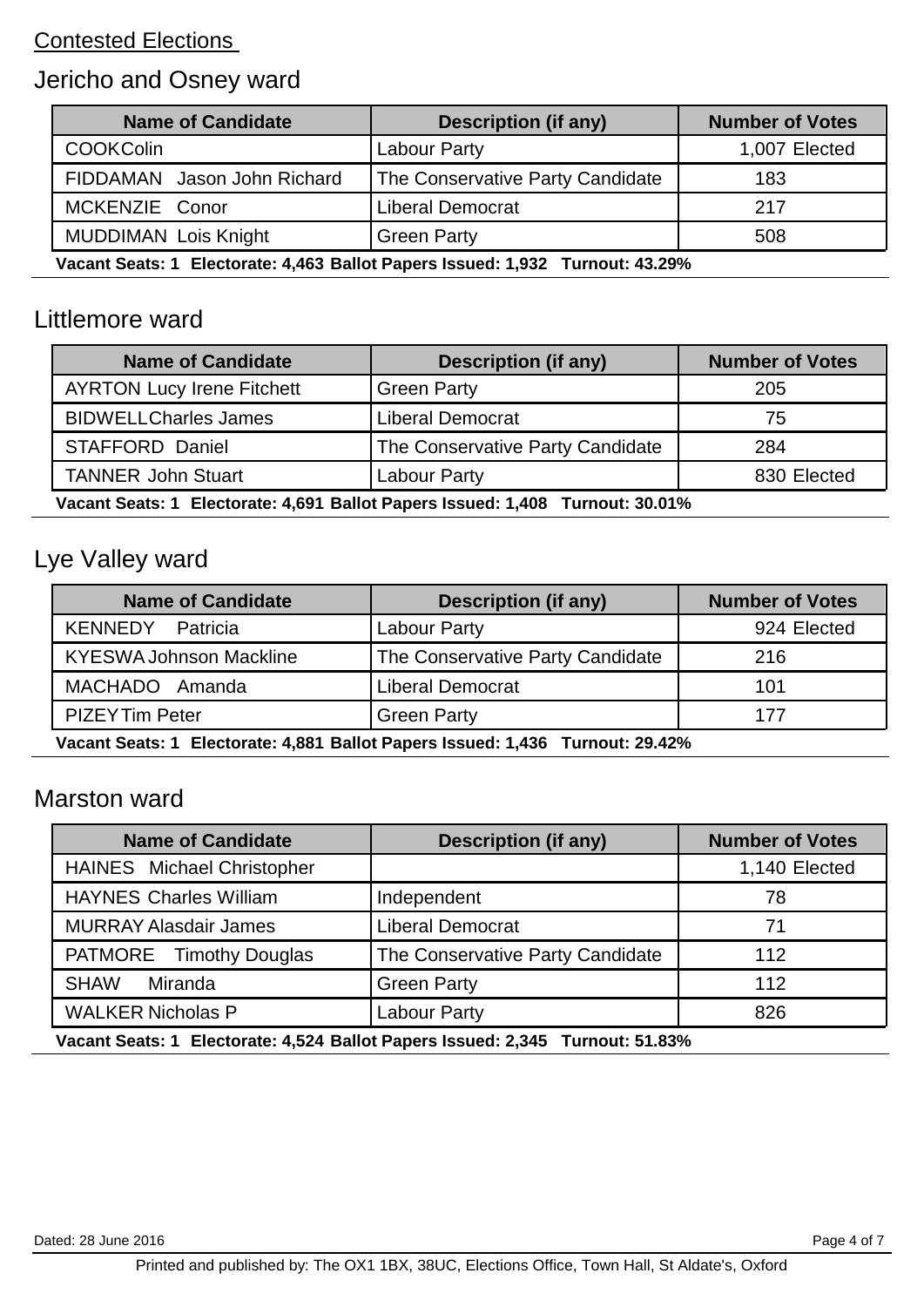# North ward

| <b>Name of Candidate</b>                                                      | <b>Description (if any)</b>      | <b>Number of Votes</b> |
|-------------------------------------------------------------------------------|----------------------------------|------------------------|
| <b>EL MOUDENClaire Margaret</b>                                               | <b>Green Party</b>               | 174                    |
| <b>FRY</b><br>James                                                           | Labour Party                     | 796 Elected            |
| GILL Louis Joseph Simborowski                                                 | <b>Liberal Democrat</b>          | 403                    |
| <b>PORTER Robert Vernon</b>                                                   | The Conservative Party Candidate | 175                    |
| Vacant Seats: 1 Electorate: 3,379 Ballot Papers Issued: 1,561 Turnout: 46.20% |                                  |                        |

### Northfield Brook ward

| <b>Name of Candidate</b>                                                        | <b>Description (if any)</b>                      | <b>Number of Votes</b> |
|---------------------------------------------------------------------------------|--------------------------------------------------|------------------------|
| <b>JONES</b> Patricia Gwendoline Mary                                           | The Conservative Party Candidate                 | 89                     |
| <b>MORBIN James Daniel Paul</b>                                                 | <b>Trade Unionist and Socialist</b><br>Coalition | 37                     |
| <b>MORLIN</b> Rosemary Anne Beatrice                                            | <b>Liberal Democrat</b>                          | 66                     |
| PAYNTER Robert James Henry                                                      | <b>Green Party</b>                               | 52                     |
| <b>TAYLOR Sian</b>                                                              | <b>Labour Party</b>                              | 573 Elected            |
| Moneth Bankard, Flocksmin, J.JOJ, Ballat Bancard Joseph, 000, Trumpett, 40.070/ |                                                  |                        |

**Vacant Seats: 1 Electorate: 4,424 Ballot Papers Issued: 826 Turnout: 18.67%**

# Quarry and Risinghurst ward

| <b>Name of Candidate</b>                                                      | <b>Description (if any)</b>      | <b>Number of Votes</b> |
|-------------------------------------------------------------------------------|----------------------------------|------------------------|
| <b>CLARE</b> William Geoffrey                                                 | The Conservative Party Candidate | 230                    |
| <b>MUNKONGE Chewe Edgar</b>                                                   | Labour Party                     | 1,003 Elected          |
| <b>ROGERS Rosalind Claire</b>                                                 | <b>Liberal Democrat</b>          | 863                    |
| <b>TAYLOR Elizabeth Leonora</b>                                               | <b>Green Party Candidate</b>     | 149                    |
| Vacant Seats: 1 Electorate: 4,712 Ballot Papers Issued: 2,256 Turnout: 47.88% |                                  |                        |

# Rose Hill and Iffley ward

| <b>Name of Candidate</b>                                                      | <b>Description (if any)</b>      | <b>Number of Votes</b> |
|-------------------------------------------------------------------------------|----------------------------------|------------------------|
| <b>HALL Janet Mary Wallis</b>                                                 | <b>Green Party</b>               | 202                    |
| SHERWOOD Lilian Julia                                                         | The Conservative Party Candidate | 233                    |
| <b>TURNER Edward Owen</b>                                                     | Labour Party                     | 1,187 Elected          |
| <b>ZIEGLER Reuven</b>                                                         | <b>Liberal Democrat</b>          | 90                     |
| Vacant Seats: 1 Electorate: 4,625 Ballot Papers Issued: 1,725 Turnout: 37.30% |                                  |                        |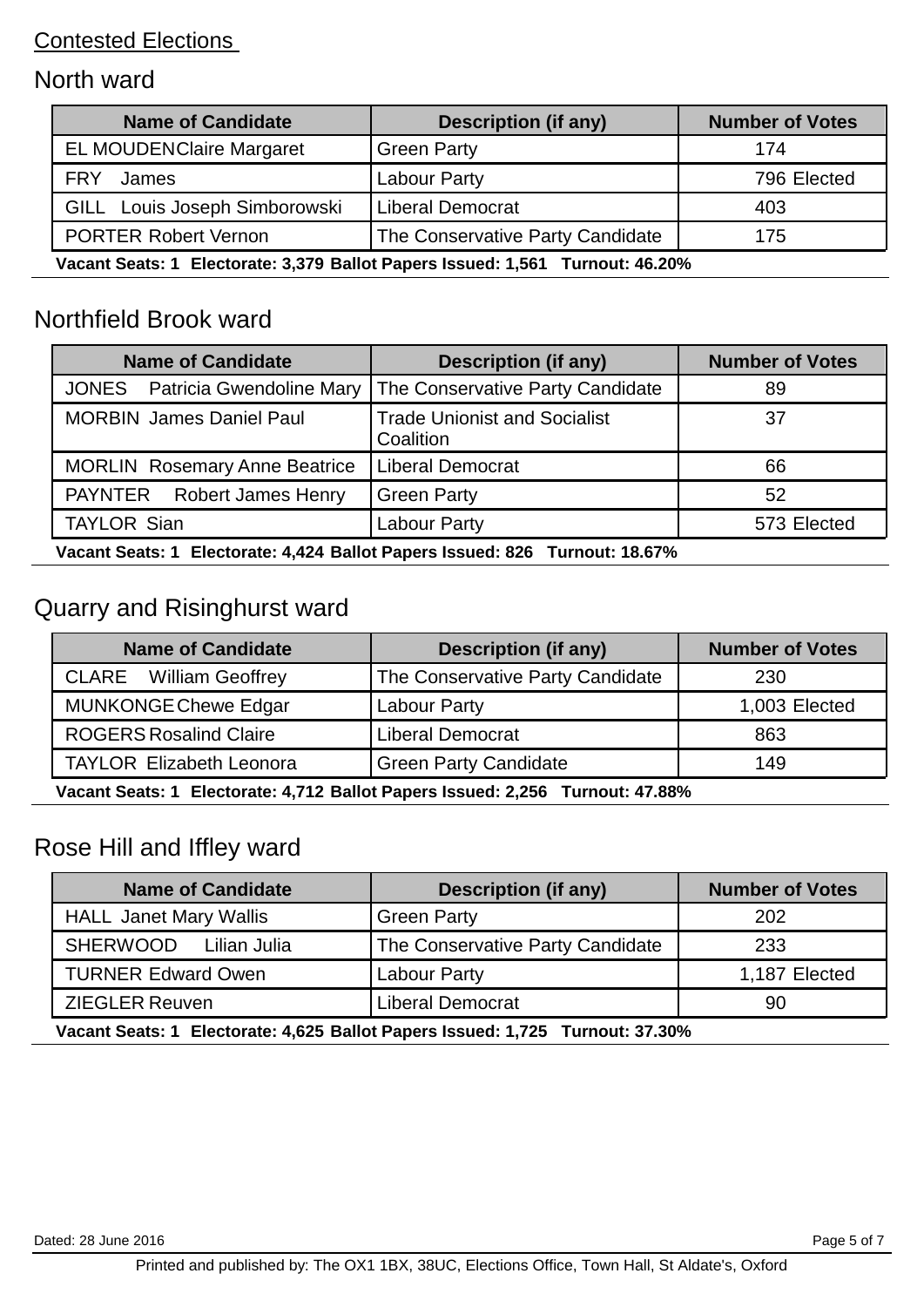# St. Clement`s ward

| <b>Name of Candidate</b>                                                      | <b>Description (if any)</b>      | <b>Number of Votes</b> |
|-------------------------------------------------------------------------------|----------------------------------|------------------------|
| AZAD Jamila Begum                                                             | Labour Party                     | 726 Elected            |
| <b>EDEN Timothy John Robert</b>                                               | <b>Green Party</b>               | 413                    |
| <b>GEE</b> Charles Edward Daniel                                              | The Conservative Party Candidate | 122                    |
| <b>JONES</b> Graham Roderick                                                  | <b>Liberal Democrat</b>          | 183                    |
| Vacant Seats: 1 Electorate: 3,936 Ballot Papers Issued: 1,459 Turnout: 37.07% |                                  |                        |

St. Margaret`s ward

| <b>Name of Candidate</b>             | <b>Description (if any)</b>      | <b>Number of Votes</b> |
|--------------------------------------|----------------------------------|------------------------|
| LANDELL MILLS Thomas                 | <b>Liberal Democrat</b>          | 592 Elected            |
| <b>LENON</b> Penelope Anne           | The Conservative Party Candidate | 338                    |
| ROBERTS Catrin                       | <b>Labour Party</b>              | 396                    |
| <b>WILSON Alastair James Johnnie</b> | <b>Green Party</b>               | 240                    |

**Vacant Seats: 1 Electorate: 3,401 Ballot Papers Issued: 1,575 Turnout: 46.31%**

# St. Mary`s ward

| <b>Name of Candidate</b>                                                         | <b>Description (if any)</b>      | <b>Number of Votes</b> |
|----------------------------------------------------------------------------------|----------------------------------|------------------------|
| AZAD Mohammed                                                                    | Labour Party                     | 547                    |
| <b>HEANEY Dominic</b>                                                            | The Conservative Party Candidate |                        |
| SIMMONS Craig                                                                    | <b>Green Party Candidate</b>     | 739 Elected            |
| <b>TAIT</b> Michael Harker                                                       | <b>Liberal Democrat</b>          | 59                     |
| Vacant Boate: 1. Electorate: 2.424 Ballet Baners Issued: 1.424. Turnout: 41.470/ |                                  |                        |

**Vacant Seats: 1 Electorate: 3,434 Ballot Papers Issued: 1,424 Turnout: 41.47%**

#### Summertown ward

| <b>Name of Candidate</b>                                                        | Description (if any)             | <b>Number of Votes</b> |
|---------------------------------------------------------------------------------|----------------------------------|------------------------|
| <b>GANT Andrew</b>                                                              | <b>Liberal Democrat</b>          | 902 Elected            |
| <b>JONES</b> Graham Stanton                                                     | The Conservative Party Candidate | 350                    |
| <b>SANDERS</b> Larry                                                            | <b>Green Party</b>               | 231                    |
| <b>STOCKTON Jane Marilyn</b>                                                    | Labour Party                     | 546                    |
| Vocant Contar 4. Electorator 4 EEE Dollot Danora Icaugdi 2040. Turnouti 44.700/ |                                  |                        |

**Vacant Seats: 1 Electorate: 4,555 Ballot Papers Issued: 2,040 Turnout: 44.79%**